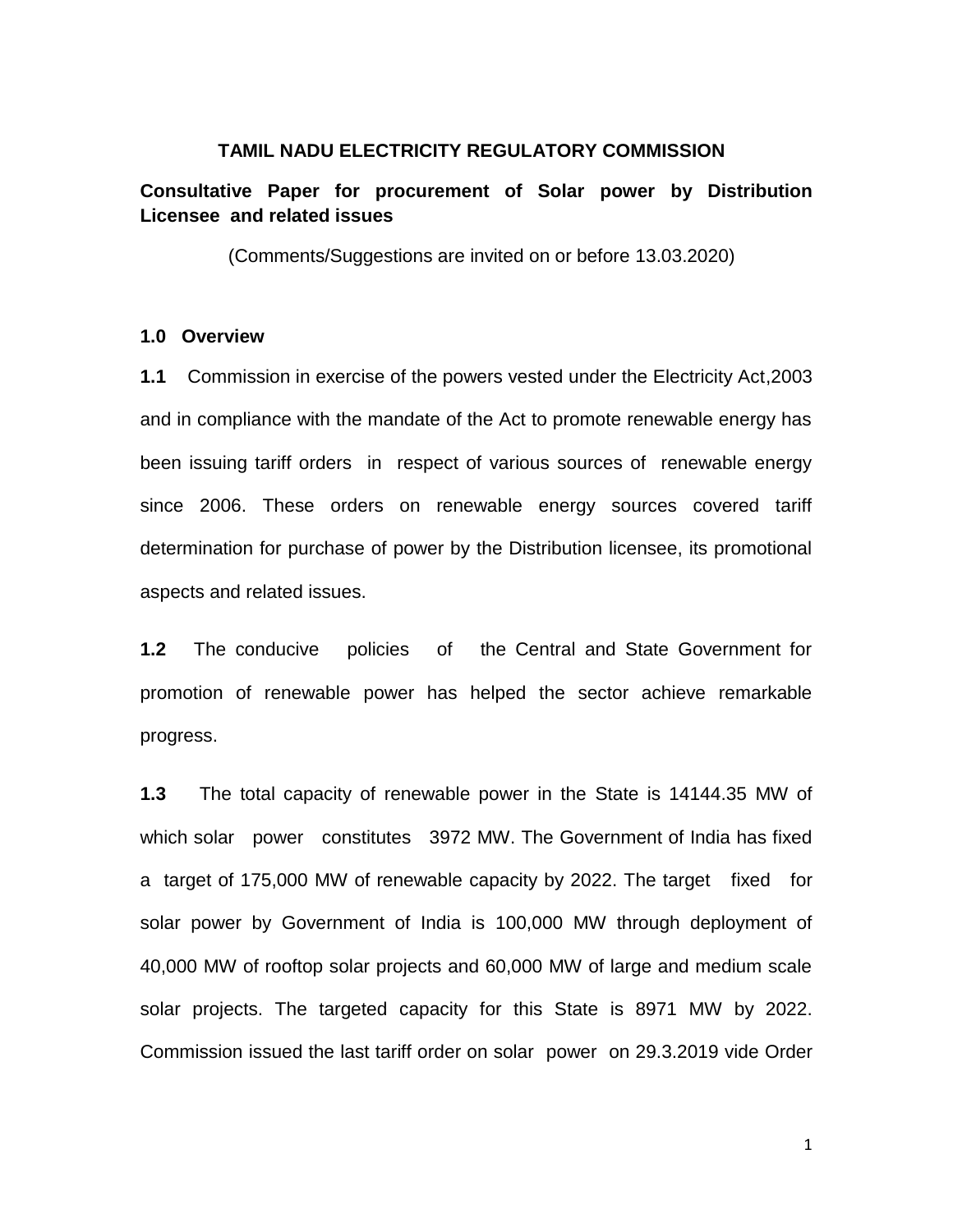No.5 of 2019. The control period of Order No.5 of 2019 on solar power expires on 31.3.2020.

**1.4** Preferential tariffs played a major role in promoting solar power in the initial stage. Over the last few years, there is a shift from the feed in tariff regime to tariff based competitive bidding and reverse auctions. The price per unit of solar power which was around Rs.4 fell to Rs. 2.97 per unit in February 2017 in the bidding conducted for the Rewa Solar power plant in Madhya Pradesh and fell further to Rs.2.44 per unit in the auction held for the Bhadla Solar park in Rajasthan in May 2017. Since then, the tariffs obtained through competitive bidding and reverse auctions have hovered around Rs.3 per unit.

**1.5** The Solar Energy Corporation of India has been conducting competitive biddings for solar power and many projects have been contracted through reverse auctions. The most recent tender awarded by SECI to develop 2 GW solar power projects with manufacturing facility for 500 MW in December 2019 (Azure power) was at a tariff of Rs.2.92 per unit. Many of the States have commenced procurement of solar power through State conducted biddings apart from purchase of solar power through the biddings conducted by SECI. To mention a few, the Maharashtra ERC has approved State bid tariffs under section 63 of the Electricity Act 2003 at prices ranging from Rs.2.89 to Rs.3.05 per unit. UPERC has approved tariffs between Rs.3.17 and Rs.3.23 per unit for procurement of solar power by UP Power Corporation Limited (UPPCL) and the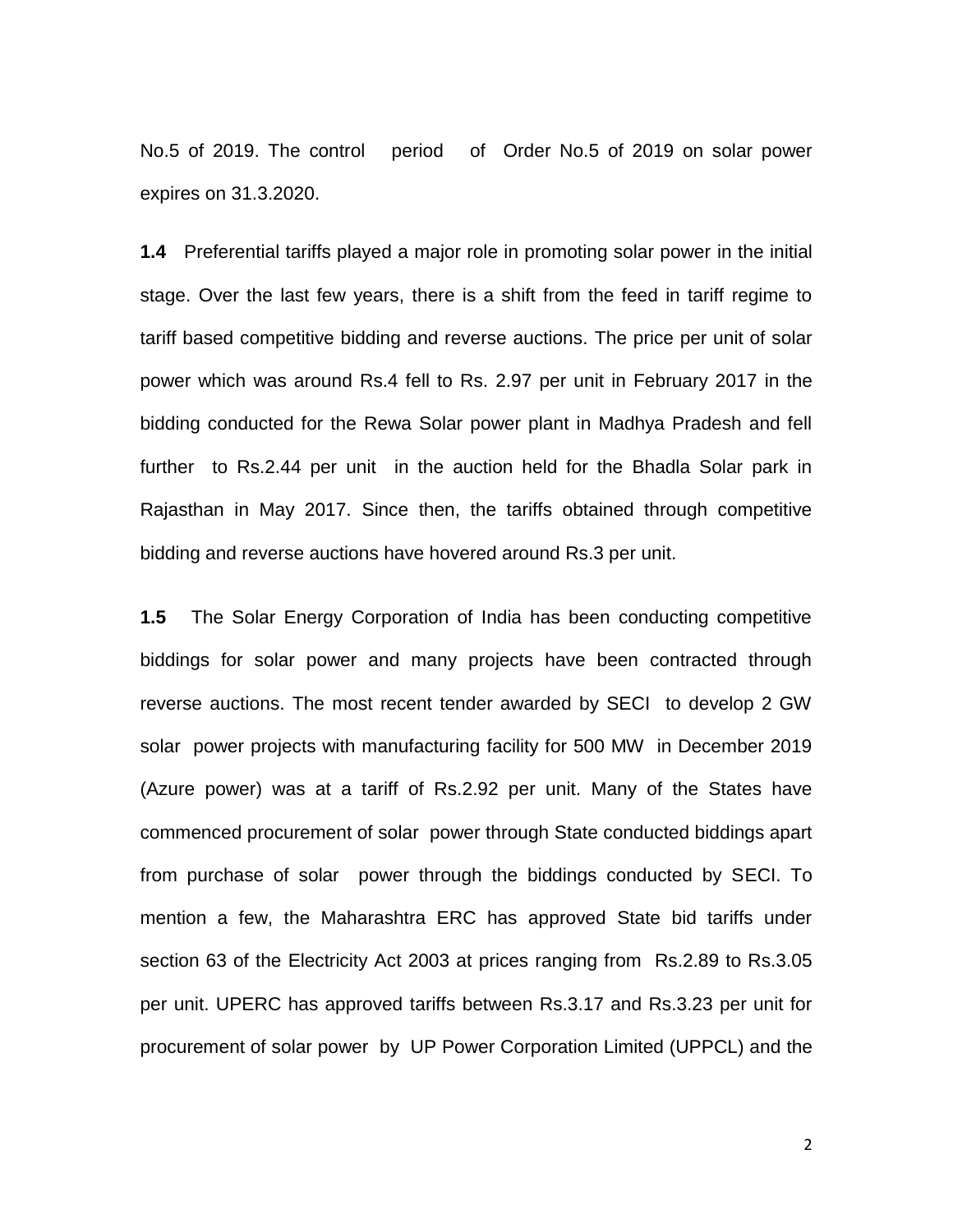state power distribution companies(Discoms). APERC has approved procurement of solar power through the earlier auctions conducted by SECI and NTPC by the DISCOMS at tariffs from Rs.2.72 to Rs.3.15 per unit.

**1.6** Commission issues this consultative paper discussing the approach on procurement of solar power by the Distribution Licensee and on related issues of open access.

# **2.0 Legal framework:**

**2.1** Related Provisions of Electricity Act, 2003

**2.1.1** Relevant provisions of Electricity Act, 2003 are reproduced below:

*"Section 3(1): The Central Government shall, from time to time, prepare the National Electricity Policy and tariff policy, in consultation with the State Governments and the Authority for development of the power system based on optimal utilisation of resources such as coal, natural gas, nuclear substances or materials, hydro and renewable sources of energy.* 

*Section 61: The Appropriate Commission shall, subject to the provisions of this Act, specify the terms and conditions for the determination of tariff, and in doing so, shall be guided by the following, namely*:-

……………………………………………………………………………………………

*(h) the promotion of cogeneration and generation of electricity from renewable sources of energy;*

*(i) the National Electricity Policy and tariff policy:* 

*Section 62(1): The Appropriate Commission shall determine the tariff in accordance with the provisions of this Act for –*

*(a) supply of electricity by a generating company to a distribution licensee:*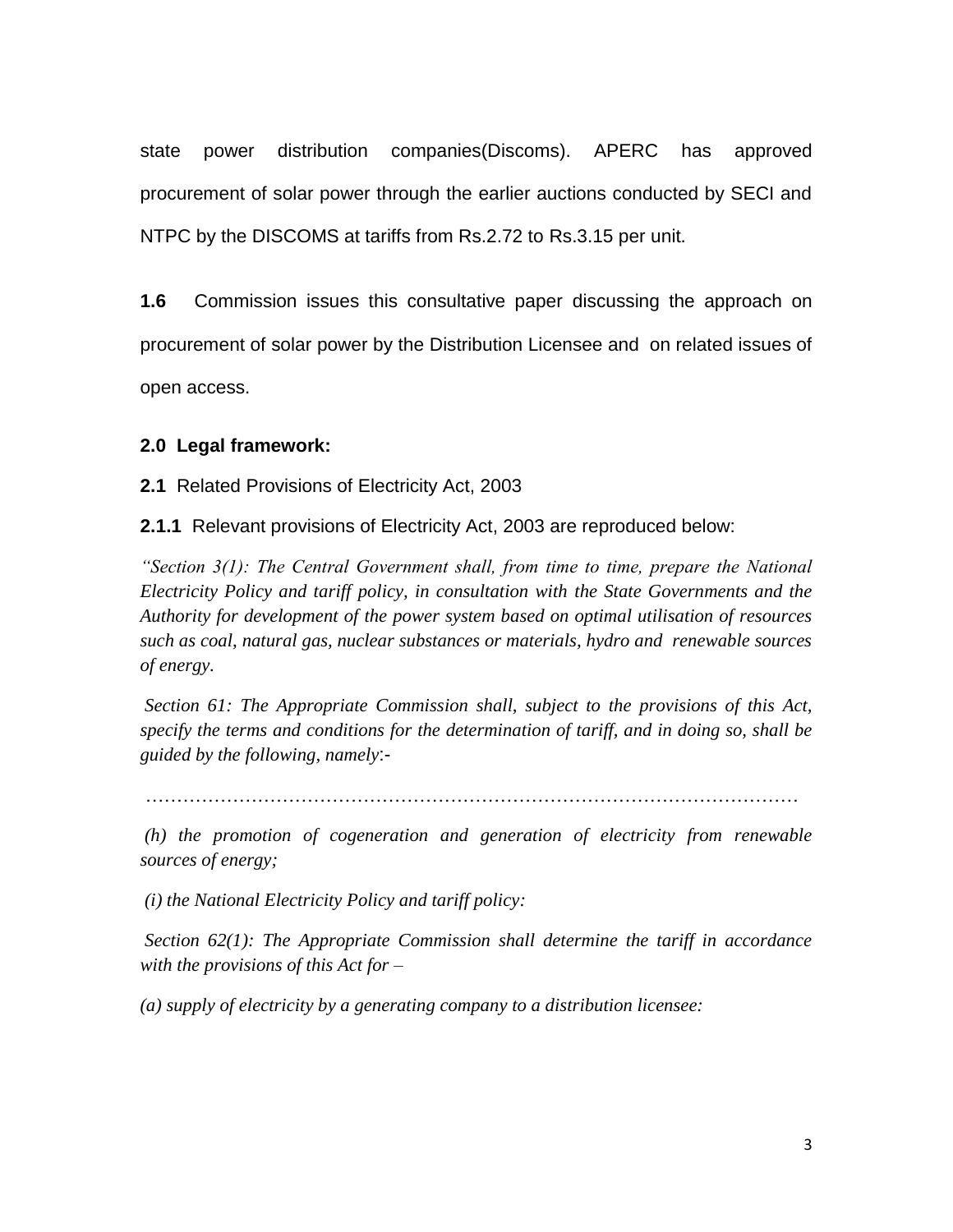*Section 62(2): The Appropriate Commission may require a licensee or a generating company to furnish separate details, as may be specified in respect of generation, transmission and distribution for determination of tariff.* 

*Section 62(5): The Commission may require a licensee or a generating company to comply with such procedure as may be specified for calculating the expected revenues from the tariff and charges which he or it is permitted to recover.*

*Section 63: Notwithstanding anything contained in section 62, the Appropriate Commission shall adopt the tariff if such tariff has been determined through transparent process of bidding in accordance with the guidelines issued by the Central Government.*

*Section 86(1)(e): The State Commission shall promote cogeneration and generation of electricity from renewable sources of energy by providing suitable measures for connectivity with the grid and sale of electricity to any person, and also specify, for purchase of electricity from such sources, a percentage of the total consumption of electricity in the area of a distribution licensee;"*

# **2.2** Related Provisions of National Electricity Policy

**2.2.1** Relevant provisions of National Electricity Policy are reproduced below:

*"Section 5.2.20 Feasible potential of non-conventional energy resources, mainly small hydro, wind and bio-mass would also need to be exploited fully to create additional power generation capacity. With a view to increase the overall share of non-conventional energy sources in the electricity mix, efforts will be made to encourage private sector participation through suitable promotional measures.* 

*Section 5.12.2 The Electricity Act 2003 provides that co-generation and generation of electricity from non-conventional sources would be promoted by the SERCs by providing suitable measures for connectivity with grid and sale of electricity to any person and also by specifying, for purchase of electricity from such sources, a percentage of the total consumption of electricity in the area of a distribution licensee. Such percentage for purchase of power from non-conventional sources should be made applicable for the*  tariffs to be determined by the SERCs at the earliest. Progressively the share of *electricity from non-conventional sources would need to be increased as prescribed by State Electricity Regulatory Commissions. Such purchase by distribution companies shall be through competitive bidding process. Considering the fact that it will take some time*  before non-conventional technologies compete, in terms of cost, with conventional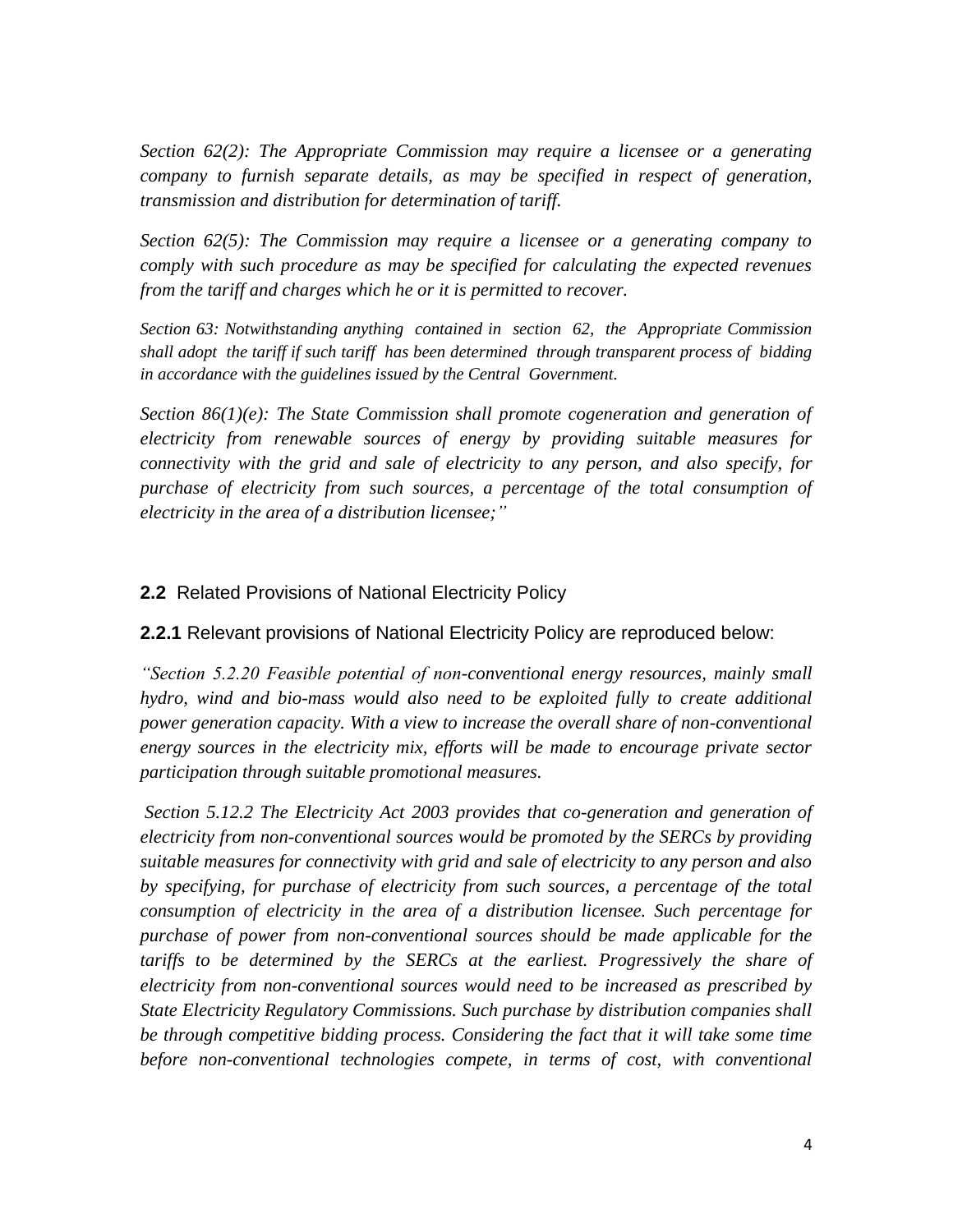*sources, the Commission may determine an appropriate differential in prices to promote these technologies."* 

## **2.3** Related Provisions of Tariff Policy

## **2.3.1** Relevant provisions of Tariff Policy, 2016 are reproduced below:

*Para 6.4 "(1) Pursuant to provisions of section 86(1)(e) of the Act, the Appropriate Commission shall fix a minimum percentage of the total consumption of electricity in the area of a distribution licensee for purchase of energy from renewable energy sources,*  taking into account availability of such resources and its impact on retail tariffs. Cost of *purchase of renewable energy shall be taken into account while determining tariff by SERCs. Long term growth trajectory of Renewable Purchase Obligations (RPOs) will be prescribed by the Ministry of Power in consultation with MNRE.*

*……….*

*(i) Within the percentage so made applicable, to start with, the SERCs shall also reserve a minimum percentage for purchase of solar energy from the date of notification of this policy which shall be such that it reaches 8% of total consumption of energy, excluding Hydro Power, by March 2022 or as notified by the Central Government from time to time.* 

*(iii) It is desirable that purchase of energy from renewable sources of energy takes place more or less in the same proportion in different States. To achieve this objective in the current scenario of large availability of such resources only in certain parts of the country, an appropriate mechanism such as Renewable Energy Certificate (REC) would need to be promoted. Through such a mechanism, the renewable energy based generation companies can sell the electricity to local distribution licensee at the rates for conventional power and can recover the balance cost by selling certificates to other distribution companies and obligated entities enabling the latter to meet their renewable power purchase obligations. The REC mechanism should also have a solar specific REC.* 

*(iv) Appropriate Commission may also provide for a suitable regulatory framework for encouraging such other emerging renewable energy technologies by prescribing separate technology based REC multiplier(i.e granting higher or lower number of RECs to such emerging technologies for the same level of generation).Similarly, considering the change in prices of renewable energy technologies with passage of time, the Appropriate*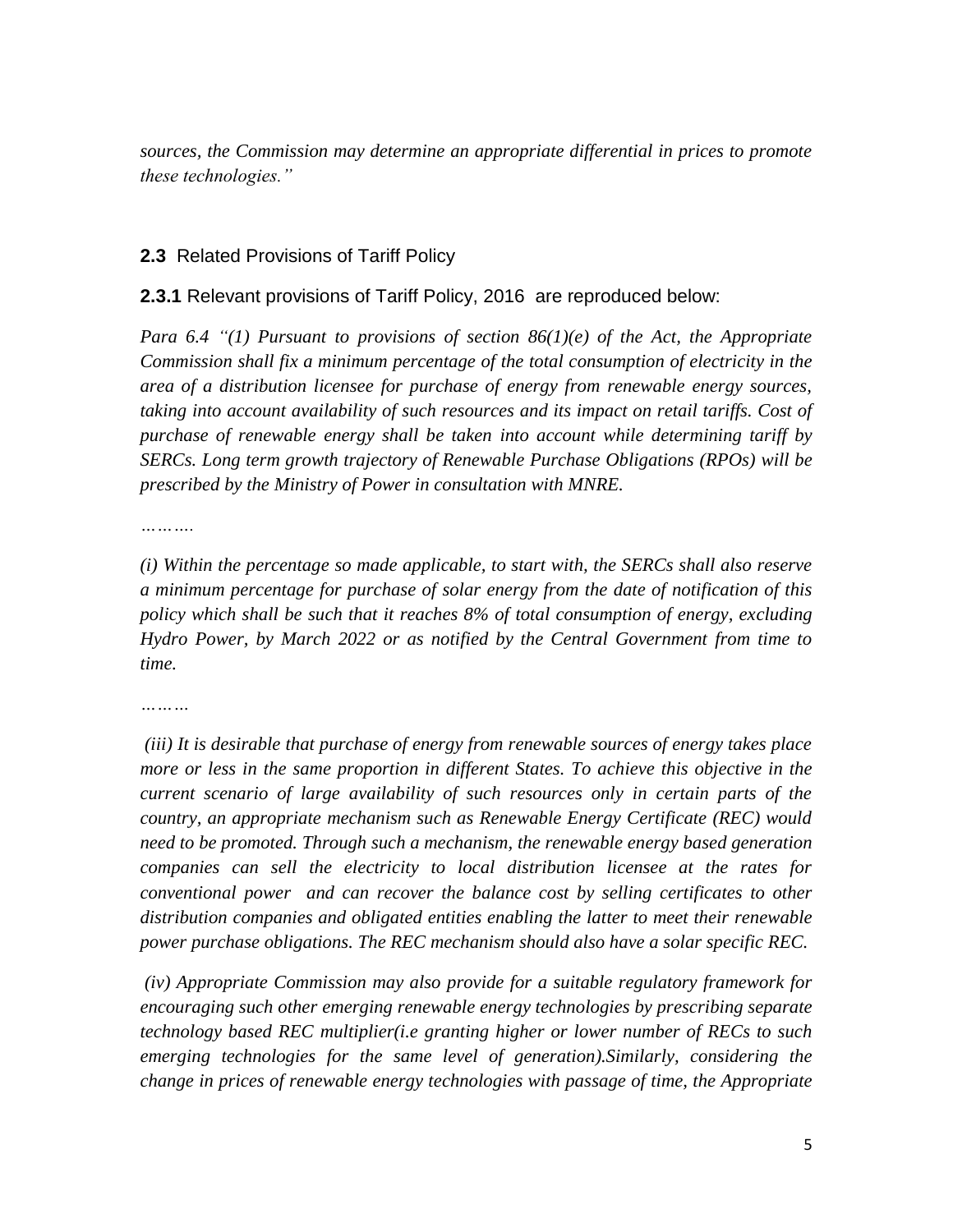*Commission may prescribe vintage based REC multiplier(i.e granting higher or lower number of RECs for the same level of generation based on year of commissioning of plant).* 

*(2) States shall endeavor to procure power from renewable energy sources through competitive bidding to keep the tariff low, except from the waste to energy plants. Procurement of power by Distribution Licensee from renewable energy sources from projects above the notified capacity, shall be done through competitive bidding process, from the date to be notified by the Central Government.* 

*However, till such notification, any such procurement of power from renewable energy sources projects, may be done under Section 62 of the Electricity Act, 2003."*

**2.4** Regulation 4 of the Power Procurement from New and Renewable Sources of Energy Regulation, 2008, specifies as follows:

*"(1) The Commission shall follow the process mentioned below for the determination of tariff for the power from new and renewable sources based generators, namely;-*

*a) initiating the process of fixing the tariff either suo motu or on an application filed by the distribution licensee or by the generator.*

*b) inviting public response on the suo motu proceedings or on the application filed by the distribution licensee or by the generator.*

*c) (Omitted)*

*d) issuing general / specific tariff order for purchase of power from new and renewable sources based generators.*

*"(2) While deciding the tariff for power purchase by distribution licensee from new and renewable sources based generators, the Commission shall, as far as possible, be guided by the principles and methodologies specified by:*

*(a) Central Electricity Regulatory Commission*

*(b) National Electricity Policy*

*(c) Tariff Policy issued by the Government of India*

*(d) Rural Electrification Policy*

- *(e) Forum of Regulators (FOR)*
- *(f) Central and State Governments*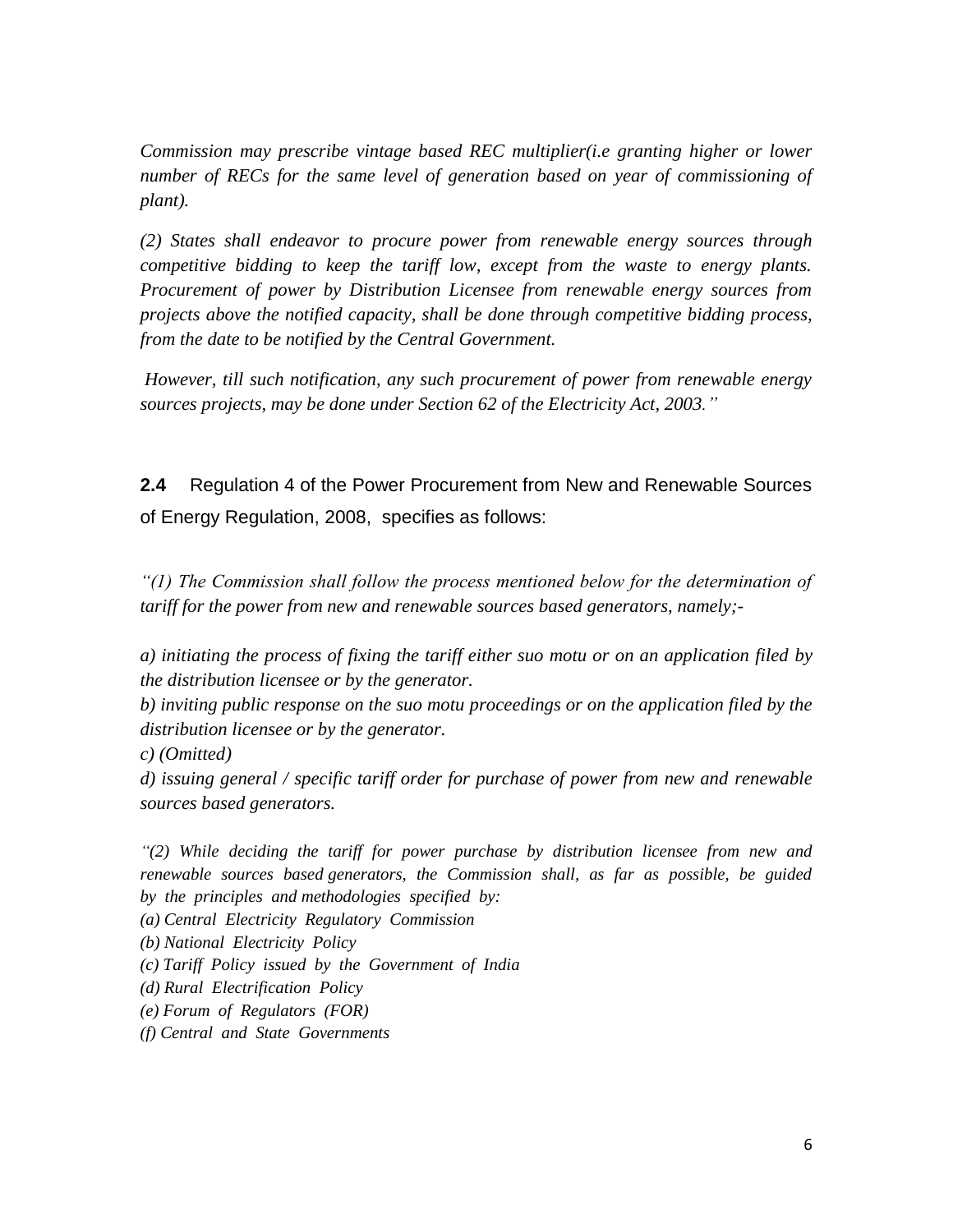*(3) The Commission shall, by a general or specific order, determine the tariff for the purchase of power from each kind of new and renewable sources based generators by the distribution licensee. …*

*Provided where the tariff has been determined by following transparent process of bidding in accordance with the guidelines issued by the Central Government, as provided under section 63 of the Act, the Commission shall adopt such tariff. ……."*

**2.5** The Regulations of Central Electricity Regulatory Commission do not provide for determination of annual generic tariff for Solar PV and Solar thermal power projects but provide for determination of project specific tariff and while doing so the financial and operational norms as may be specified would be the ceiling norms.

**2.6** Government of India has issued guidelines for tariff based competitive bidding process for procurement of power from grid connected solar power projects vide resolution No. 23/27/2017-R&R-1 dt.3.8.2017 and amendments issued from time to time.

# **3. Procurement of solar power on expiry of control period of solar tariff order of 2019**

**3.1** The Electricity Act, 2003, the National Electricity Policy and the Tariff Policy 2016 all have key enabling provisions that facilitate competitive bidding and these stipulations on competitive bidding aim to provide electricity at reasonable and competitive rates. With different tariffs being discovered in each competitive bidding, most State Electricity Regulatory Commissions have not determined tariffs under the regulated mechanism but have preferred procurement through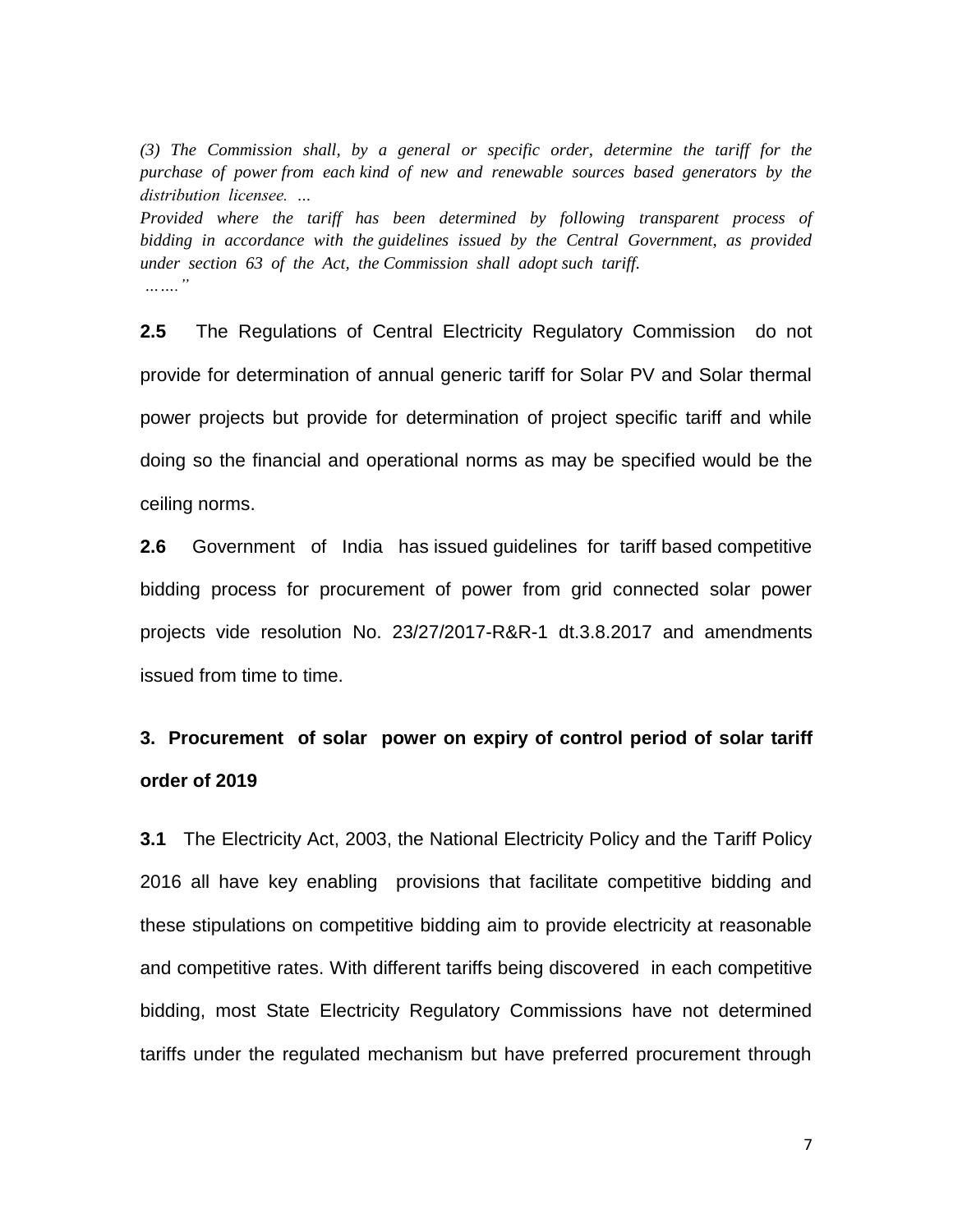competitive bidding. The Central Electricity Regulatory Commission has not determined any generic tariff for solar power since 2017. Karnataka Electricity Regulatory Commission determined solar tariff for grid connected solar PV projects less than 5 MW capacity in the order dt.1.8.2019 at Rs.3.08 per unit effective till 31<sup>st</sup> March 2020. Many other State Electricity Regulatory Commissions have adopted the tariffs discovered through competitive biddings by the DISCOMS or the tariffs discovered in the competitive biddings conducted by SECI.

**3.2** The Tamil Nadu Solar Energy Policy 2019 (para 8.1.1) states, "The solar energy is fed into the grid for energy sales to the distribution licensee or a third party under the open access facility or for captive consumption under open access. In the case of distribution licensees, the solar energy fed into the grid will be purchased by the distribution licensee at the prevailing solar energy tariffs as determined by the TNERC or a tariff determined by a bidding process…."

**3.3** The tariffs being discovered through competitive bidding are lower than cost plus tariffs. In order that the rate at which power procured is reflective of the market price, Commission proposes procurement of solar power by the Distribution Licensee through the competitive bidding route under section 63 of the Electricity Act 2003 following the bidding guidelines issued by the Central Government or procure power from the projects contracted through competitive bidding process by SECI to comply with their RPO requirement.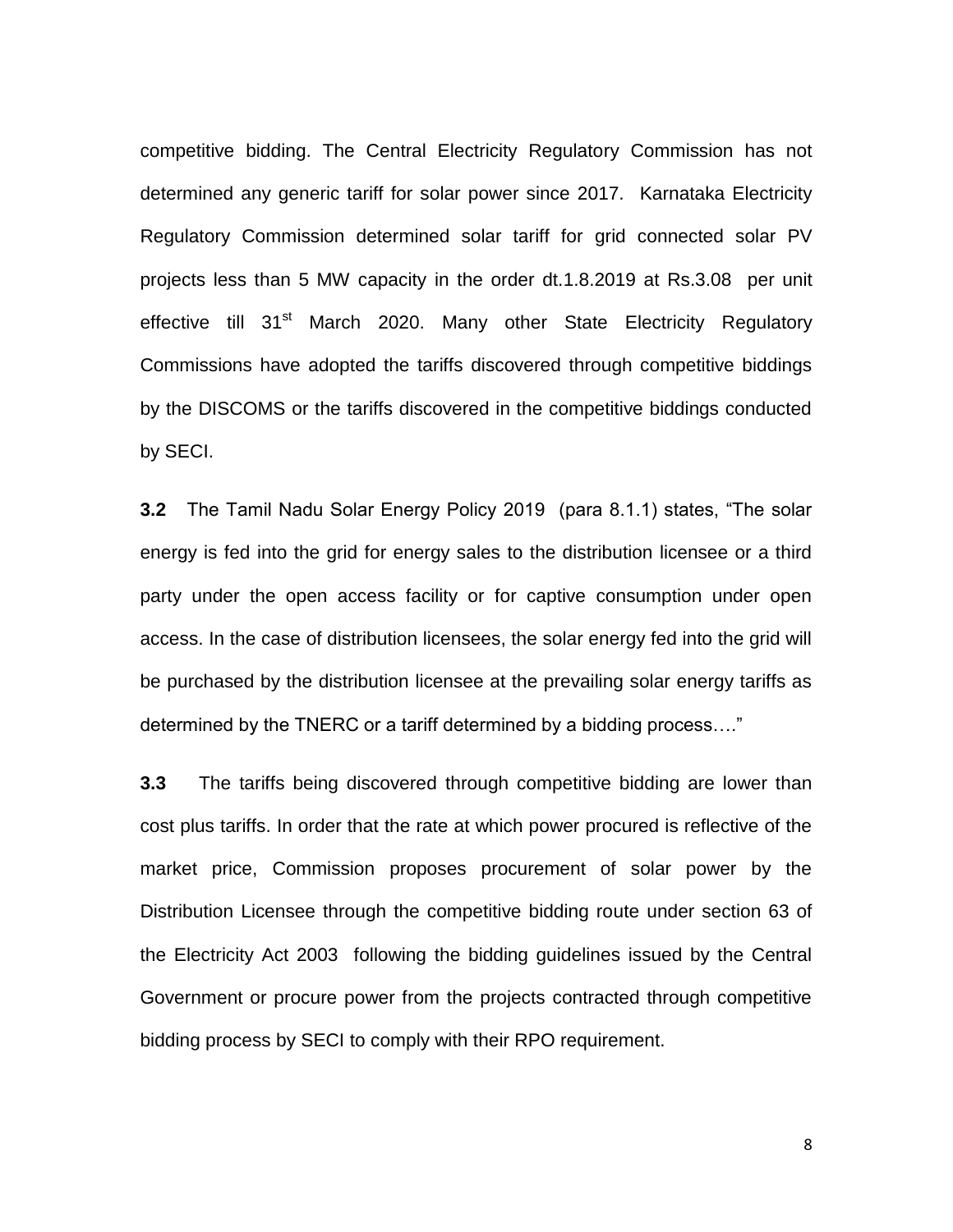# **4.0 Other related issues for projects under captive wheeling/open access**

- 1. Open access charges Transmission and Wheeling, Line losses
- 2. Cross subsidy surcharge
- 3. Reactive power charges
- 4. Grid availability charges
- 5. Energy Accounting and Billing Procedure
- 6. Energy wheeling agreement and fees
- 7. Security Deposit
- 8. Power factor disincentive
- 9. Metering
- 10. Connectivity and evacuation of power
- 11. Harmonics
- 12. Parallel Operation charges

# **4.1 Open access charges –Transmission, Wheeling, and Line losses**

**4.1.1** Transmission, Wheeling and Scheduling & System Operation charges are generally regulated by the Commission's Tariff regulations, Open access regulations and Commission's order on open access charges issued from time to time. However, as a promotional measure, under section 86(1) (e) of the Act, the Commission in the first three tariff orders adopted 30% in each of the transmission, wheeling and scheduling and system operation charges, 40% in the order dt.28.3.2018 and in the last tariff order No.5 of 2019 dt.29.3.2019,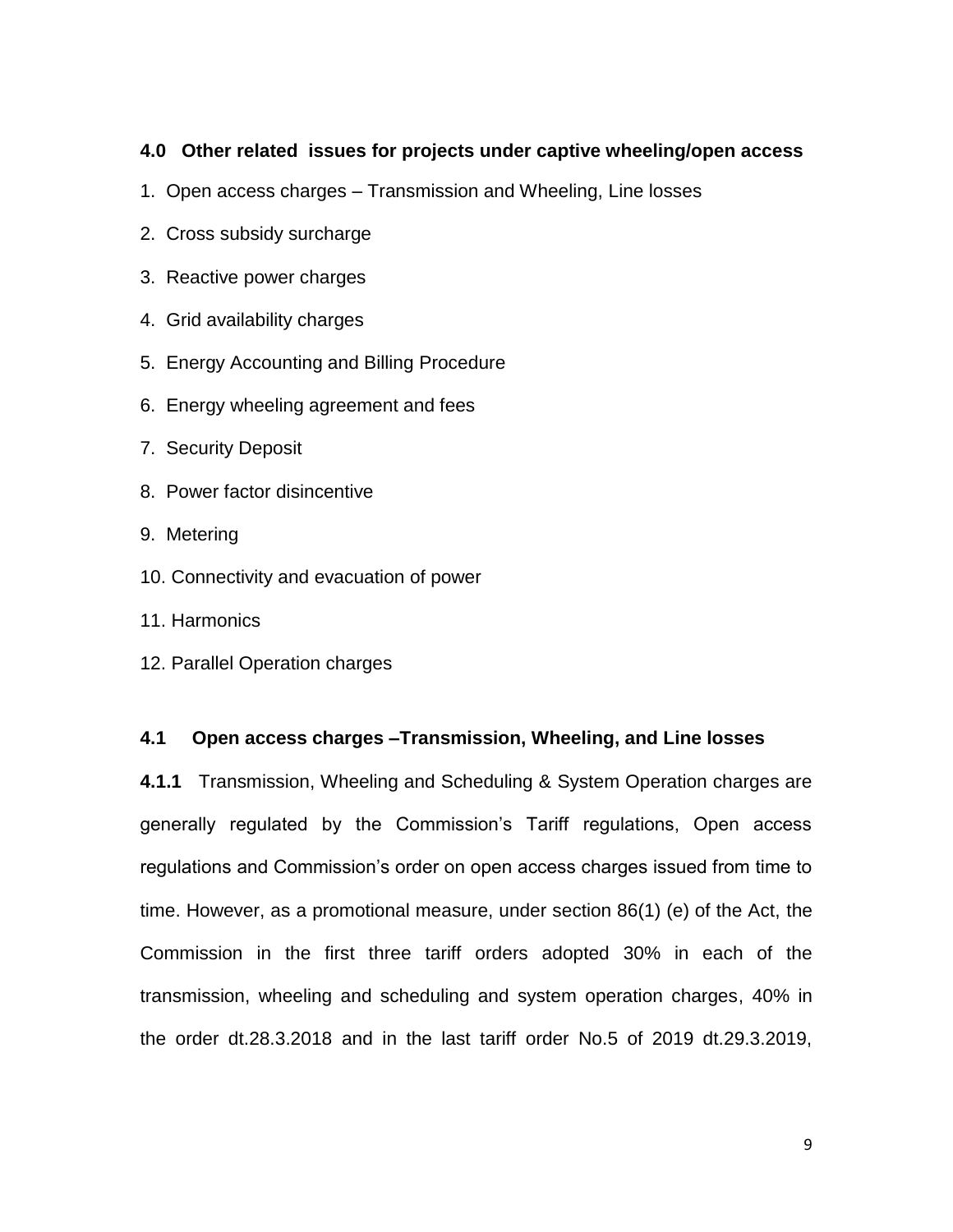Commission adopted 50% of that applicable for conventional power in each of the charges.

**4.1.2** The tariffs of solar power are lower than that of conventional power plants. The concessions granted are being subsidized by other users of the network and ultimately borne by the consumers. Commission proposes to levy 100% of the charges applicable for conventional power in each of the charges i.e transmission, wheeling charges, scheduling and system operation charges.

**4.1.3** In respect of the plants availing Renewable Energy Certificates (REC), 100% of the respective charges as specified in the relevant orders shall apply.

**4.1.4** Apart from these charges, the SPGs shall have to bear the actual line losses in kind as specified in the respective orders of the Commission and as amended from time to time.

## **4.2 Cross subsidy surcharge**

**4.2.1** The Commission in its other tariff orders related to different sources of renewable power and in the orders for solar power has increased the levy of cross subsidy surcharge fixed initially at 50% to 60% and then to 70% in the last tariff order issued in order No.5 of 2019 to third party open access consumers. In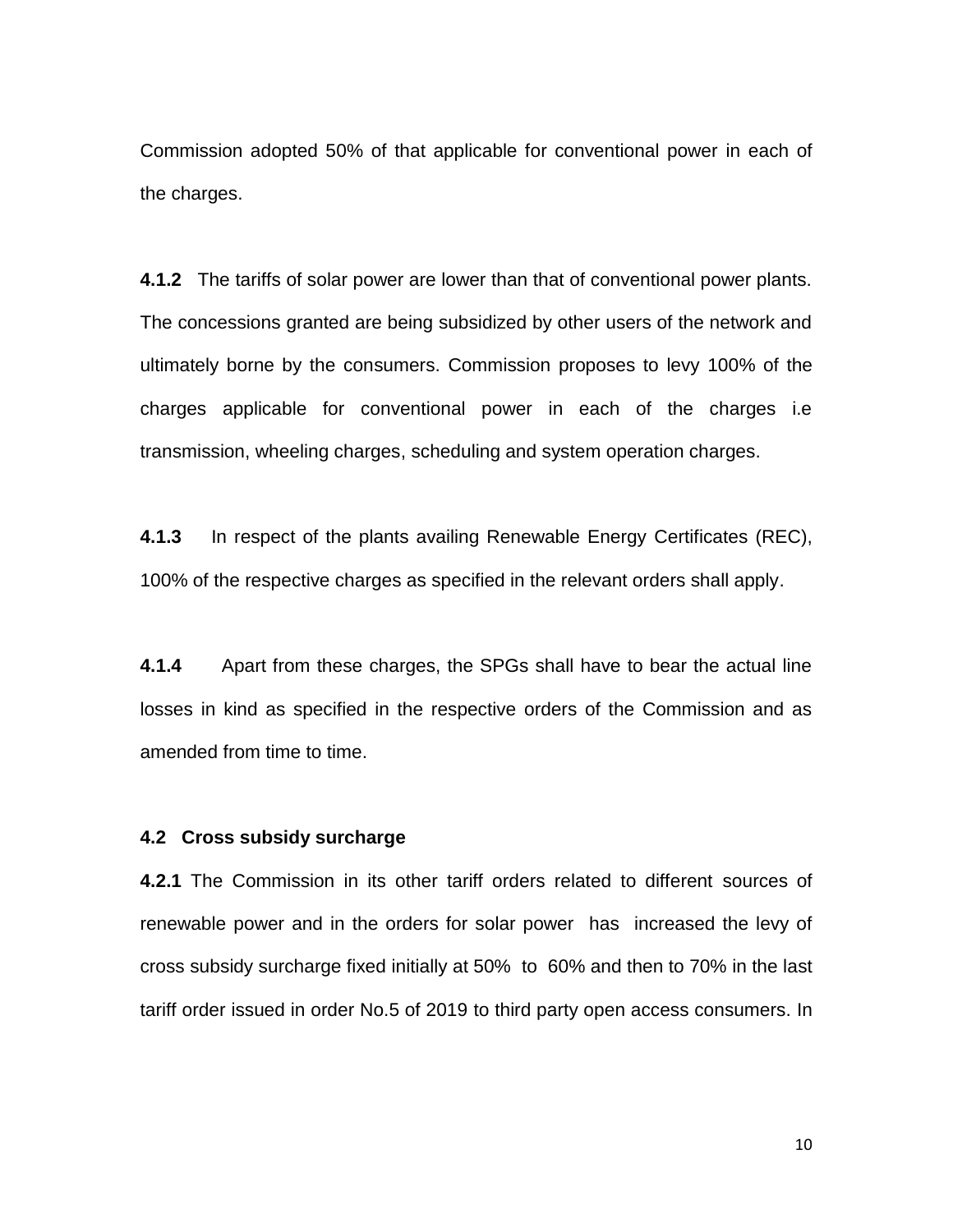the proposed tariff order to be issued, Commission proposes to levy 100% of cross subsidy surcharge applicable to conventional power.

## **4.3 Reactive Power Charges**

**4.3.1** Commission proposes to adopt the reactive power charges as specified in its Order on Open Access charges issued from time to time.

#### **4.4 Grid Availability Charges**

#### **4.4.1 Charges for the start-up power supplied by the distribution licensee**

**4.4.1.1** The question of start up power does not arise for Solar PV generators. Any Power drawn during the non generating period of solar power i.e beyond 7.00 AM to 6.00 PM is proposed to be charged at HT industrial tariff. Power drawn during the solar generating period of 7.00 AM to 6.00 PM in excess of generation shall also be charged at HT industrial tariff.

#### **4.4.2 Stand by charges**

**4.4.2.1** If the drawal by the captive user or third party buyer exceeds generation, the energy charges and demand charges shall be regulated as per the Commission's Open Access regulation and Commission's regulations on Deviation Settlement Mechanism (DSM) and other relevant orders.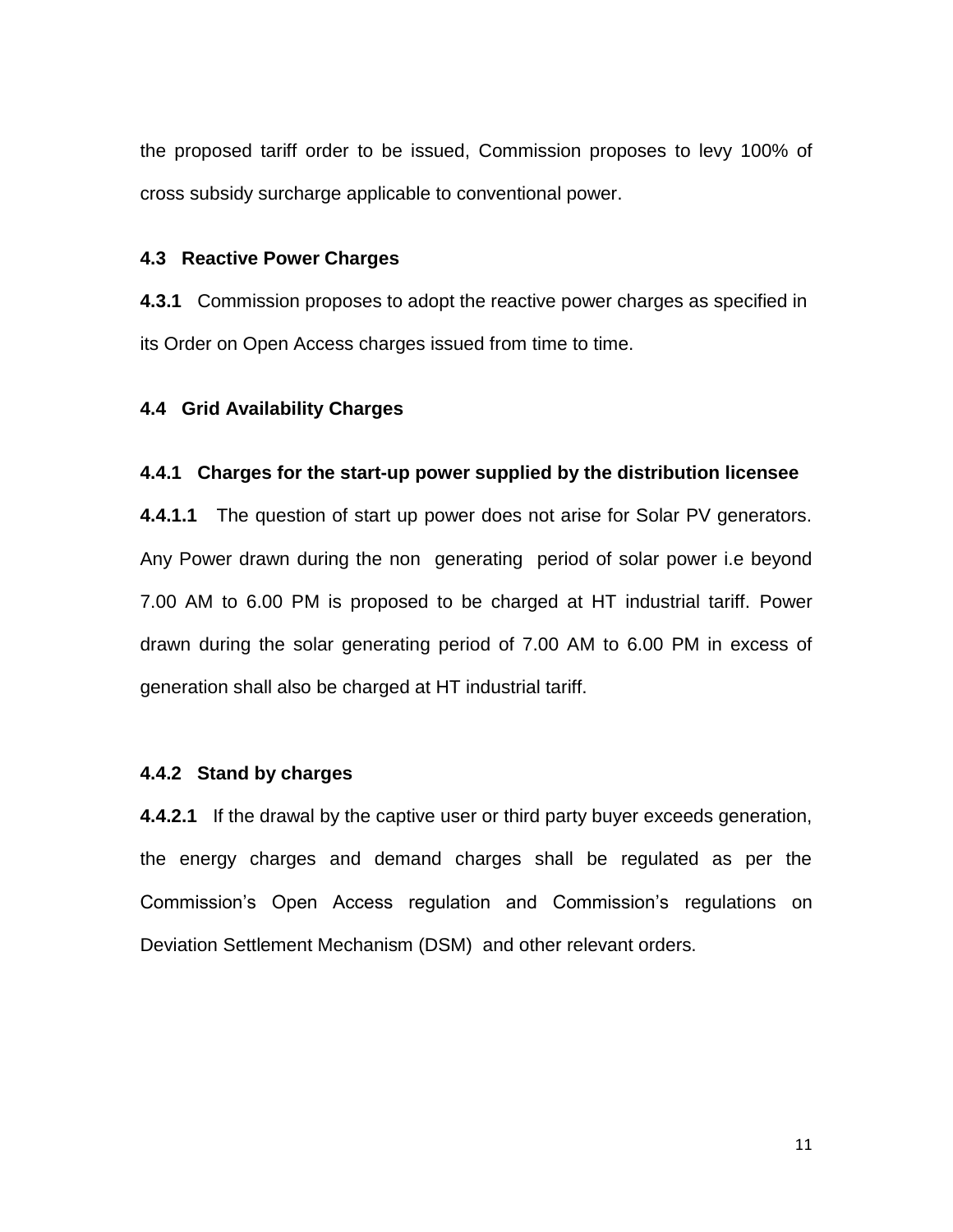#### **4.5 Energy Accounting and Billing Procedure**

**4.5.1** The energy accounting shall be regulated by the Commission's Regulations on open access, DSM and Order on open access. If a solar power generator utilizes power for captive use or if he sells it to a third party, the distribution licensee shall raise the bill at the end of the billing period for the net energy supplied.

**4.5.2** In this context Para 8.1.1 on Solar energy gross feed-in(utility category) of Tamil Nadu Solar Energy Policy 2019 is extracted:

Para 8.1.1 "…… Utility category solar energy gross feed-in will be permitted at all voltage levels, subject to applicable wheeling and other applicable charges and conditions for various voltage levels as may be determined by TNERC. However, no wheeling facility is permitted at LT voltage level. Wheeling of energy will be permitted only, during the generation of electricity and will be adjusted slot/block to slot/block and excess energy fed into grid shall be treated as infirm power under sale to DISCOM category only."

**4.5.3** Therefore, wheeling of energy for solar power will be permitted only during the generation of electricity and will be adjusted slot/block to slot/block for the billing period. Excess consumption will be charged at the tariff applicable to the consumer subject to the terms and conditions of supply.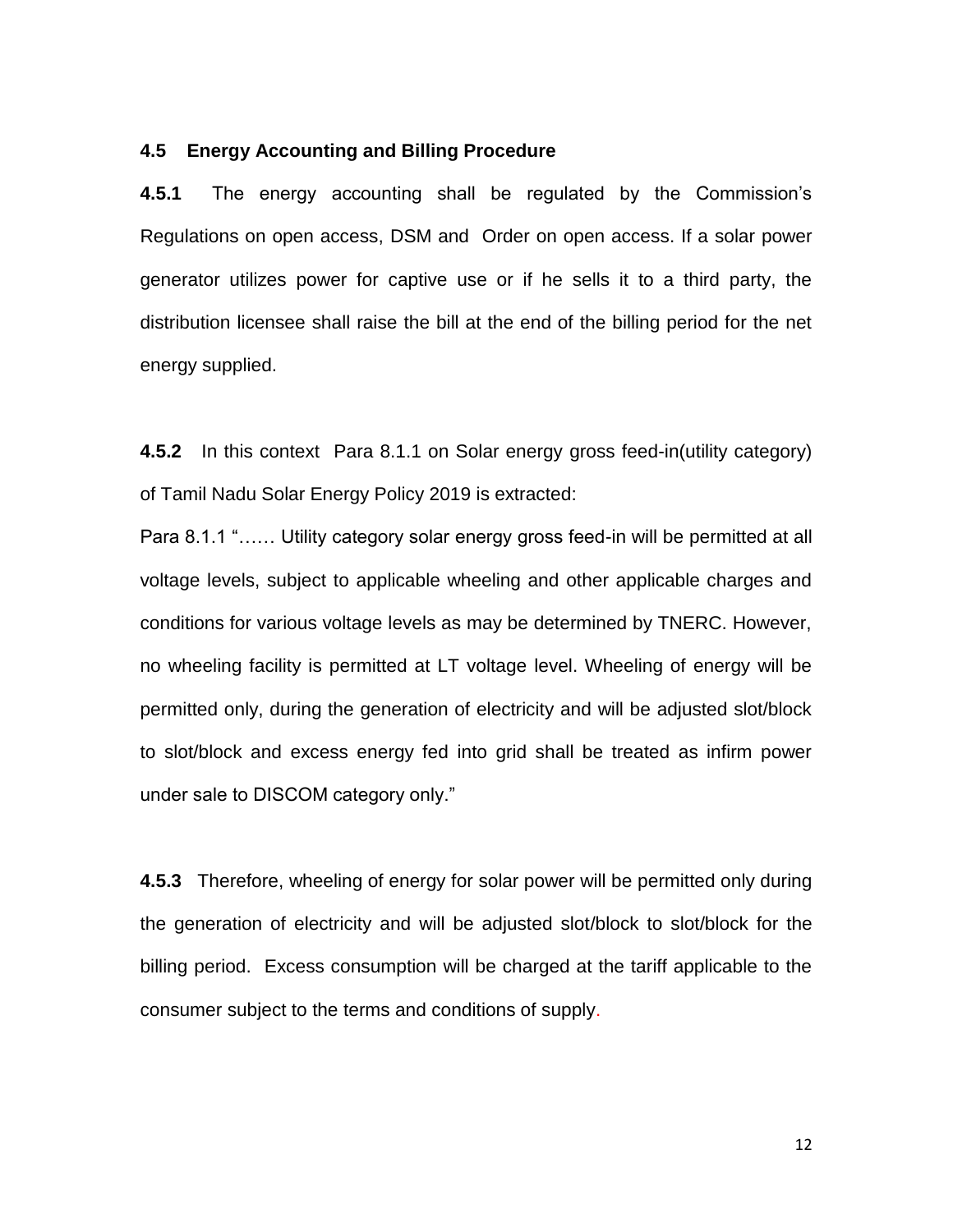**4.5.4** After the billing period, the excess energy generated but not consumed, subject to the cap fixed in para 4.5.5, may be sold at the rate of 75% of the respective solar tariff fixed by the Commission in the respective orders to the generators and where no tariff is fixed at 75% of lowest tariff discovered during the year through competitive bidding process in this State or SECI.

**4.5.5 Capping of solar generating capacity** - In order to limit the capacities contracted for wheeling that are disproportionate to the contracted demand/annual average consumption, Commission proposes as follows:

 The solar capacity contracted by open access consumers including captive shall be such that there is no excess generation over the annual consumption. Any generation in excess of 10% of annual consumption in a financial year will not be considered for payment of unutilized energy stated in clause 4.5.4 above.

## **4.6 Energy Wheeling Agreement and fees**

**4.6.1** The format for Energy Wheeling Agreement, application and agreement fees, procedure and terms & conditions shall be governed by Commission's following regulations in force and as amended from time to time:

1. Tamil Nadu Electricity Regulatory Commission's Grid Connectivity and Intra State Open Access Regulations, 2014

2. Power Procurement from New and Renewable Sources of Energy Regulations, 2008.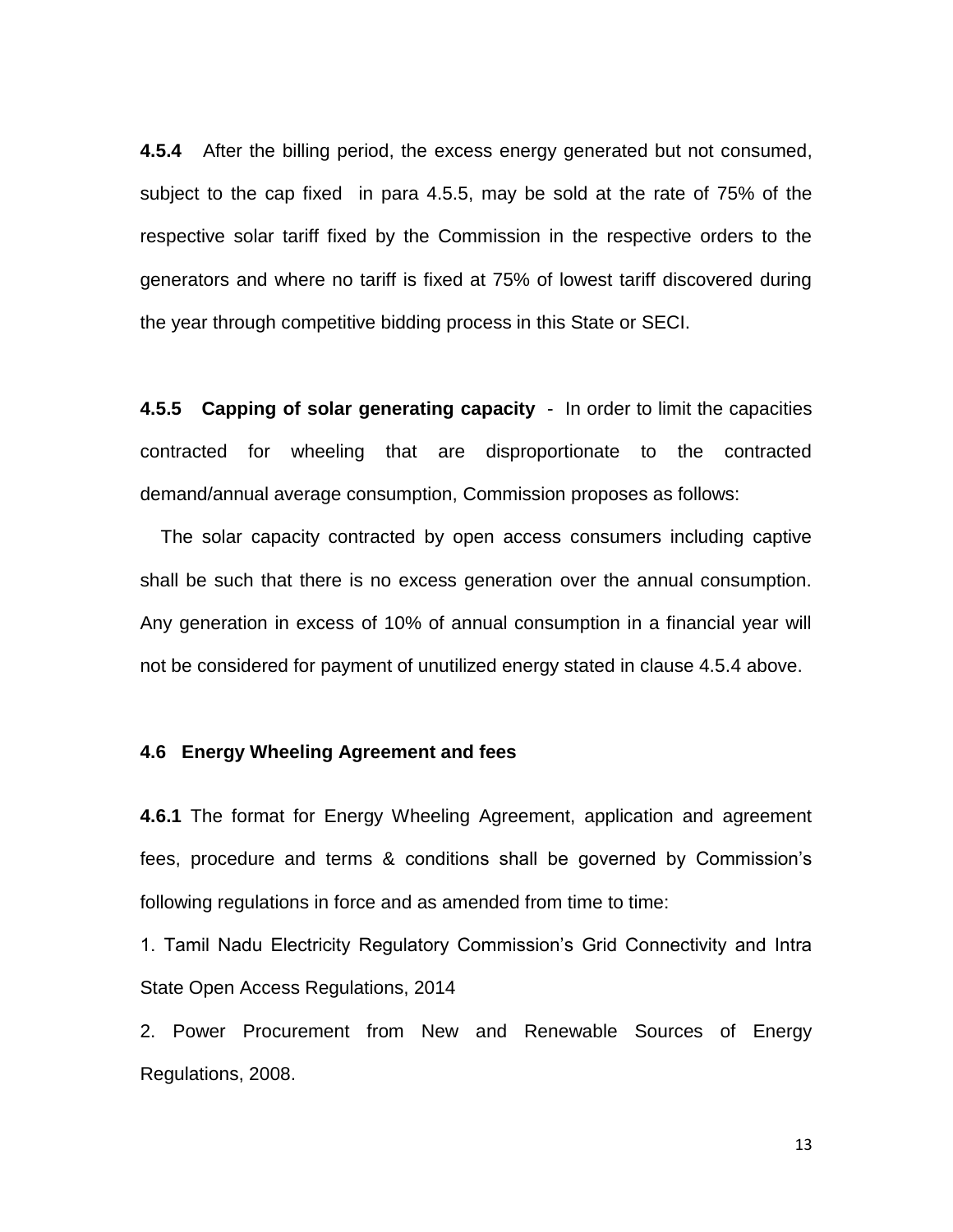## **4.7 Security deposit**

**4.7.1** As regards the security deposit to be paid by captive /third party user, the Commission proposes to retain the present arrangements i.e. charges corresponding to two times the maximum net energy supplied by the distribution licensee in any month in the preceding financial year shall be taken as the basis for the payment of security deposit.

## **4.8 Power Factor disincentive**

**4.8.1** Power factor disincentive may be regulated for the power factor recorded in the meter at the user end as specified in the relevant regulations/orders in force.

# **4.9 Metering**

**4.9.1** The Commission proposes that metering and communication shall be in accordance with the following regulations in force and any specific orders of the Commission on metering and ABT whenever issued:

- (1) Central Electricity Authority (Installation and Operation of Meters) Regulations 2006 and as amended from time to time.
- (2) Tamil Nadu Electricity Distribution and Supply Codes
- (3) Tamil Nadu Electricity Grid Code
- (4) Tamil Nadu Electricity Regulatory Commission's Grid Connectivity and Intra State Open Access Regulations, 2014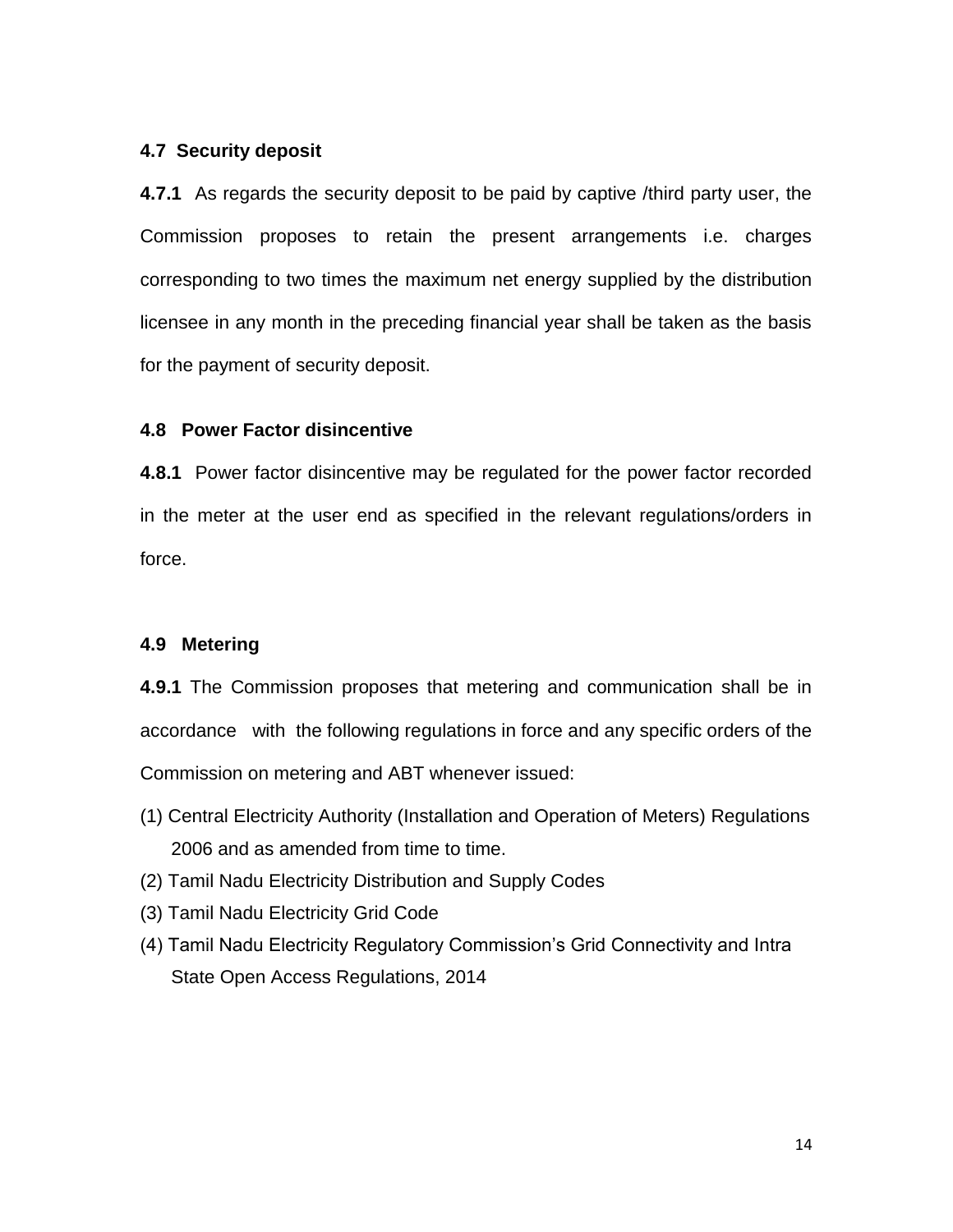#### **4.10 Connectivity and Evacuation of power**

**4.10.1** The provisions contained in Central Electricity Authority (Technical Standards for Connectivity to the Grid) Regulations,2007 and Central Electricity Authority (Technical Standards for Connectivity of the Distributed Generation Resources) Regulations,2013, and its amendments shall be complied with. The connectivity and power evacuation system shall be provided as per the Act/ Codes/ Regulations/orders in force.

#### **4.11 Harmonics**

**4.11.1** The SPGs shall follow the CEA (Technical Standards for Connectivity of the Distributed Generation Resources) Regulations,2013 in respect of harmonics. It is the responsibility of the generator to provide adequate filtering mechanism to limit the harmonics within the stipulated norms. It shall be done before connecting the generator to the grid and the harmonics shall be measured by the respective distribution licensee during the commissioning. If the SPGs inject the harmonics beyond the stipulated limit, they shall pay a compensation of 15% of applicable generation tariff rate to the distribution licensee in whose area the plant is located till such time it is reduced within the stipulated limit. The distribution licensee is responsible for measurement of harmonics with standard meters and issue notices for payment of compensation charges if the harmonics is beyond the stipulated limit. A minimum of 15 days notice period shall be given for payment of compensation charges.